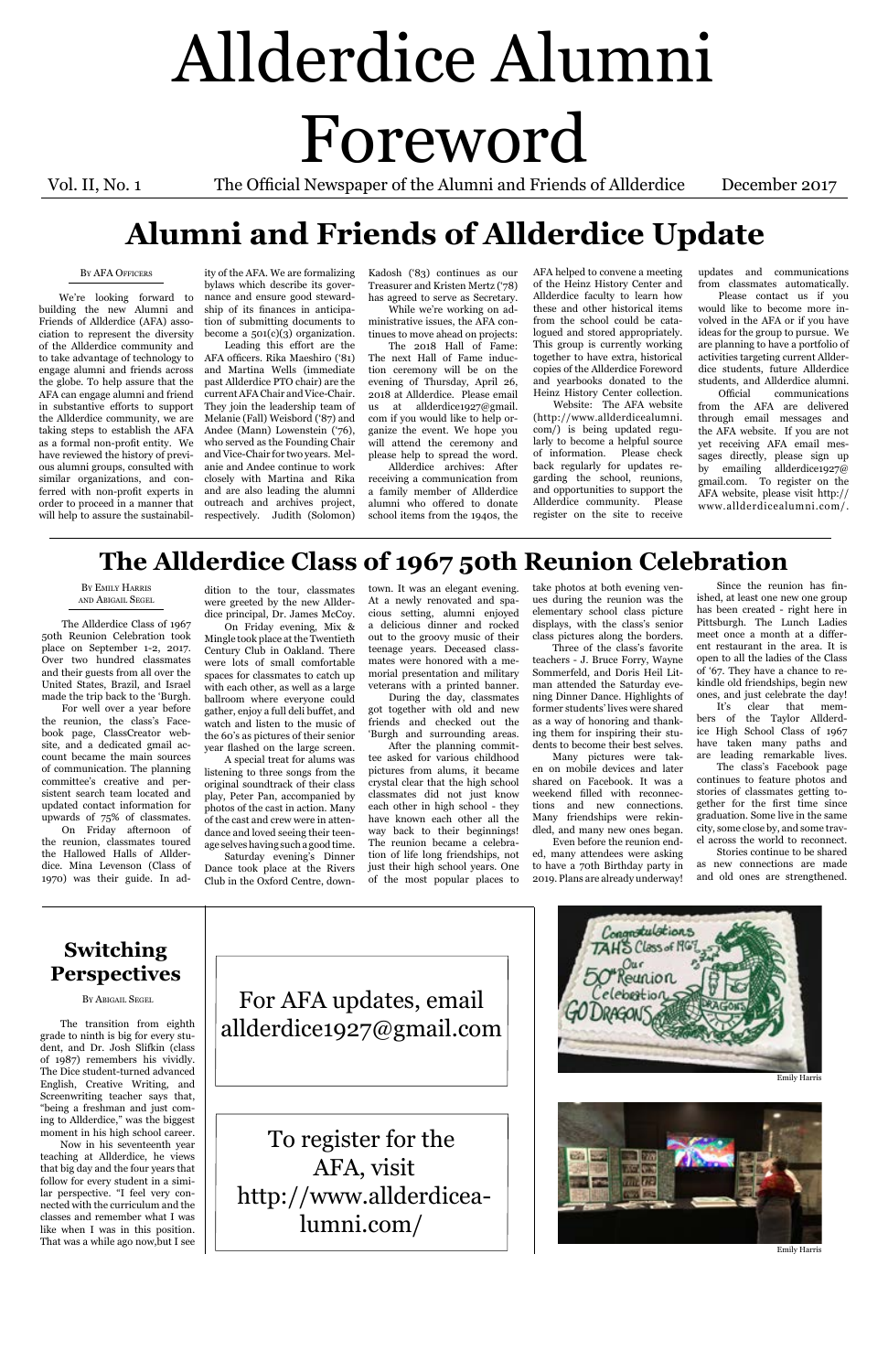## **Switching Perspectives**

article contiunued from page

myself and I see a lot of my peers in my own students that I've had over the years."

Even though Slifkin has been in and around Allderdice for so long doesn't mean he's lost his worldly view. In fact, he thinks that the issue at Dice that needs to be fixed most imminently is shared by many other schools and institutions: "Just making sure kids get the education that they deserve … at every level." Despite that underly-

ing worry, Slifkin still thinks, "this is a great place to teach."

He credits this to the relationship the school has with its surrounding community. "That's been one of its biggest strengths, is that we support each other; the school and the community support each other."

How can Dice alums help out at the school? Slifkin says that by fostering that larger connection, the school becomes stronger and more effective. "Being involved, making sure they're involved in the community in which they were educated. Making sure that they give time, money, where possible. Just staying involved in the academic community."

Slifkin says this partnership has been a constant, as least since he was a student in the '80's. Perhaps, this is what caused a large surprise when he returned: a lot of teachers hadn't retired in the fourteen years he'd been away from the school. "Surprisingly, or maybe unsurprisingly,

the school's very much the same as when I was here. I wasn't surprised by a lot of things, other than 'Oh, wow. A lot of people haven't retired yet.'"

The same, that is, besides some minor improvements regarding the cleanliness of the school's various facilities, Slifkin says. But one of the few things he does miss is the quality of the lawn that used to be out in the front of the school. "Out of all the good things that have happened," Slifkin says, he and other alumteachers, "really miss that."

Despite losing its substantial front yard, Slifkin says, "Allderdice remains a fantastic school… our strength is our community. We support each other and we must continue, should continue, to do that… I've taught in four high schools in the city in my years and I came back here for a reason."



By Debbie berger and chloe wener

On July 15-16, 2017, the Allderdice class of 1977 got together for their 40th reunion. It started off with a Saturday night gala at Springwood Manor in Verona, PA, and was followed by a picnic the next day at Squaw Valley Park. A total of 160 people attended the gala, with 105 at the following picnic. Overall, 140 alumni attended the reunion.

Rika Maeshiro ('81) **CHAIR** Martina Wells (Immediate past Allderdice PTO chair) Vice Chair Melanie Weisbord ('87) FOUNDING CHAIR ANDEE LOWENSTEIN ('76) Founding Vice-Chair JUDITH KADOSH ('83) **TREASURER** 



Kristen Mertz ('78) **SECRETARY** RACHEL COLKER ('87) PTO LIAISON ROBBIE CAPLAN ('73) AFA Website Creator Carey Knapp ('93) Hall of Fame Co-Chair JAMY RANKIN ('81) HALL OF FAME CO-CHAIR ANN KAGAN ('88) Alumni Facebook Page **LIAISON** 

Laurie Weiss-Aines, the "keeper of the list" for the reunion, contributed significantly to organizing the event. She spent months in advance getting spreadsheets together and sending them out to all the members on the Alumni Association Committee, making it possible to track down past classmates and convince them to sign up and attend. Weiss-Aines made all the difference in drumming up the excitement for the reunion, making sure that committee members continued to reach out to former classmates.

The event was made all the better by some of the fabulous people who attended, such as Mr. Fisher, who, as always, brought an amazing atmosphere with him. He told some great and some sad stories from his time shared with the class.

As the event approached, there had been worry surrounding a member of the class, Brad. He had been in Seattle, battling lung cancer, and had found out a month before the reunion that the cancer had spread to his brain. He announced that he would be getting the tumor removed, and that he would manage to make it to the reunion despite the circumstances. To the great delight of his classmates, he did! As a surprise for him, a poster was made from their class, and his classmates gathered around the sign on the dance floor for a picture. It was a deeply touching moment for Brad and all other attendees. They all feel that they are very much there for each other.

Not only were old friends getting back together, but former high school couples were too! When Laurie Weiss-Aines reached out to a classmate named Randy during the planning stages of the event and did not receive a reply, Debbie Berger, chair of the reunion committee, decided to make a call to him. After "going steady," in 5th, 7th, 9th and 11th grade, as

well as freshman year of college, Debbie and Randy reconnected at the reunion, and are now back together and an incredible couple!

Overall, one of the biggest highlights of the reunion was the number of genuine friendships that blossomed from it. As observed by Debbie Berger while waiting for people to come in and begin dinner and speeches, many people started up conversations with others whom they had never spoken a word to during high school.

Though the reunion has ended, everyone is still talking and keeping up with each other. This extends past simple messages on facebook. Newly formed friends from the reunion are continuing to talk to each other using social media, over the phone, and even in person.

In the past, it's been typical for the class of '77 to get together every ten years, for their 10th, 20th, and 30th reunions. But even before this picnic was over, alums were talking about the possibility of hosting a 45 reunion, as no one wanted to wait another 10 years for the next one. People are already excited for the chance to get to see their old-classmatesturned-new-friends another time.

# **40th Reunion: Allderdice Class of '77**

# Allderdice Alumni and Friends Association

The class of 87 celebrated their 30th reunion on Thanksgiving weekend at the spirit lounge in Lawrenceville. Over 75 people attended from all over the world to catch up with their classmates. The program included general 80s and specific-tothe-class of '87 trivia contests!

## **Class of 1987: 30th Reunion**

#### By Melanie Weisbord



Melanie Weisbord

Melanie Weisbord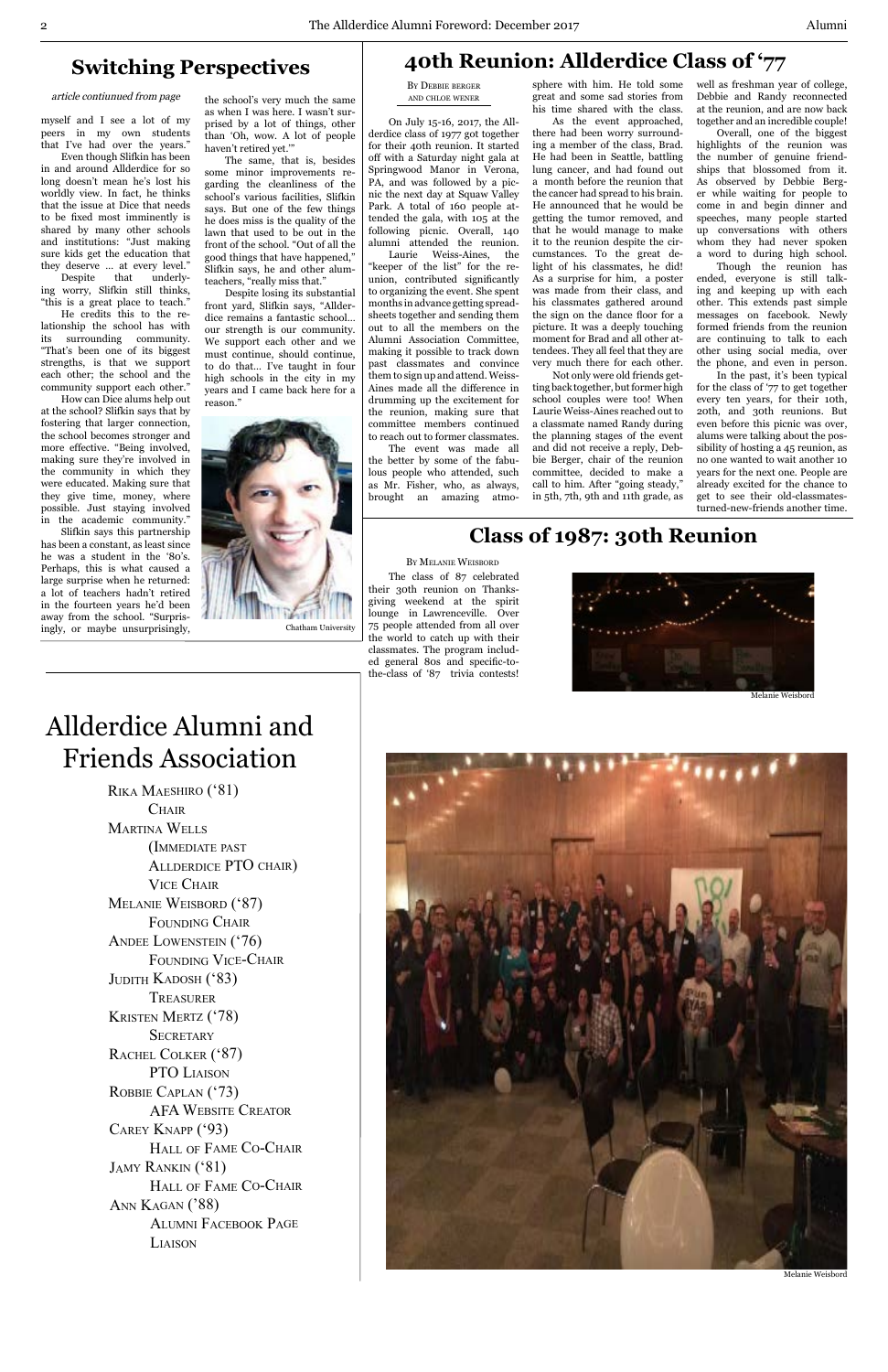# **New Principal: Dr. James McCoy**

The Allderdice

BY SIMON COLKER

#### Alumni Foreword

Est. 1927 Taylor Allderdice High School 2409 Shady Avenue Pittsburgh, PA 15217 Phone: (412) 529-4800

*Co-Editor Abigail Segel Co-Editor Chloe Werner*

*Thank you for your support of the Alumni and Friends of Allderdice*

*Questions, comments, or suggestions can be emailed to allderdice1927@gmail.* By Chloe Werner

Allderdice started off its 2017-2018 school year with a major change: hiring Dr. McCoy, a graduate from the University of Pittsburgh, as the school's new principal.

Since starting his work in the new position, Dr. McCoy has brought many changes to the school, aiming to develop the academic community and help students achieve success.

From the beginning, McCoy's focus has been on helping the students of Allderdice. He wants both current students and alumni to understand the value he places on student learning.

"I want people to know that I put the students' education first," he says. "In a position like this, as a principal of a building, you can spend a lot of time putting out fires and dealing with the negative things, but I kind of pride myself on making sure that I prioritize instruction and student learning

. . ."

McCoy is already fitting into the role of principal well and know, I gotta work to continue to find ways to let them have that voice."

As far as starting at a new school, McCoy has been thrilled by the positive reactions he has been receiving. "People have been really welcoming, and that's not just staff members. Students as well.

Since starting as principal, McCoy has experienced lots of positive greetings and new learning experiences, but this doesn't mean his transition has been all sunshine and roses. He has still faced some challenges. In trying to expand students' educational horizons and focus on learning, he has to put a lot of new rules in place. These rules include restricting phone usage during class time and requiring that teachers update the gradebook weekly.

When asked about setting these changes into place, he admits that it has been tough for him. "I know some of the students have issues with some of the changes I make at times," he says, "but I don't expect for everyone to understand that I'm making them for their own benefit."

He knows changes to the school won't be an overnight process, but aims to work towards helping improve the students' education regardless.

Overall, though, Dice

looking for new ways to help benefit the school. And how does he think that Allderdice Alumni can help contribute to this and give back to the school? "I think it's important for us to make sure we're bring alumni back into the building," he says.

He believes that alumni can help teach current students about life after Allderdice, and give good advice to be used in the future. "When they [the alumni] have more of a perspective on the school, when they've left and worked with other people, gone to school with other people, they have a different view of things," he says.

Still, Dice has been a learning experience for him. "I learn something new every day," he explained. "People here want to have a voice - that could be students or staff members - and, you has left a great impression on him. Coming to Allderdice with fresh eyes, he highlights the strong sense of school spirit as a huge factor in some of the school's major successes, such as its citywide reputation for preparing students for post-secondary school and beyond.

"I knew before even coming in about the school pride and how important that was, but that still stands out to me, the pride that all students have . . . everyone has that pride in the school and what they can become as a student here."

He knows that the alumni have a role to play in this sense of school pride as well. "And from Alumni . . . there's just a sense of pride about the school that I think can only be a good thing."

Last year, Allderdice football was 3-7.

This year, they were the best team in the City League, and they broke a 50 year drought en route to solidifying themselves at the head of the table in the house of the Pittsburgh Public Schools.

After leaving empty-handed in back to back City Championships in 2014 and 2015, and falling just one point short of playing for the City Championship in 2016, the Dragons (7-4) left no room for doubt in their final game of the year.

Going into the playoffs, this Dragons team had laid waste to every team in the city but one: the Westinghouse Bulldogs. The Bulldogs handed the Dragons their sole conference loss in a hard fought game, ending 21-14.

So, whom did the Dragons have to face in the semifinals of this season's playoffs? A rematch with the Bulldogs themselves. The only team with a legitimate shot of stopping Allderdice from achieving their so desperately wanted goal was standing right in their way, and after going down 14-0 to the Bulldogs early in the game, that sinking feeling was starting to sit in the minds of the Dragons.

Yet, they survived and advanced. This team, unfazed by an early deficit, rallied back and scored 21 straight to punch their ticket to the City Championship, where another familiar foe was already waiting for them.

In their dominant 2014 and 2015 campaigns, the Allderdice teams went 6-3 and 6-4 respectively, and while sharing many key players, both seasons ended the same way: Losing to Brashear in the City Championship.

This year, however, was a completely different story. It had been all year.If there were a "Most Improved Award" for a team, it Article continued on 4

## **Football: First Championship in 50 Years**

BY ETHAN HERMANN

#### By Abigail Segel

Andrew Gu, 16 and a senior at Allderdice, traveled thousands of miles to Rio de Janeiro, Brazil during the summer of 2017. It wasn't just an enviable family vacation, though. He was one of six American high schoolers representing the country in the 58th International Mathematical Olympiad (IMO) in July.

A series of math tests determined who was honored with representing the States at the

#### **Global Minds: Taking a Stand Against Social Injustice**



Dr. James McCoy

By Chloe Werner

Across the Pittsburgh region, Taylor Allderdice High School is known for being highly populated with diverse groups of students from across the city. There are students attending the school from 26 different countries, speaking a total of 16 different languages.

In light of the 2016 election, the number of race-based hate crimes both in America and in Dice rose alarmingly. Peyton Klein, a student attending Allderdice, decided it was time to take action against cultural injustice in her school. She became the creator of The Global Minds Initiative, a youth organization that works to unite kids in the school against ignorance of and discrimination against other cultures.

As written on its website, globalminds.world, the organization aims to create, "an educational support system for ESL [Englishas-a-Second-Language] students, while educating NES [Native English Speaking] students about other cultures, in order to create more globally minded young leaders."

Made for and by the students



#### **Allderdice Senior Brings Back Gold From International Math Competition**

IMO, and Gu was one of two first place finishers, out of more than 300,000 contestants.

The USA team met in Dallas and flew in to Brazil together. Between the days designated for young math phenoms from around the world to see the sites of Rio, six remarkably complex math problems were administered. The competitors had a total of nine hours to solve them over the span of two days .

Gu earned a gold medal, finishing in 30th place in the world.

Despite the U.S. team winning the whole Olympiad in 2015 and 2016, the streak was lost, but the Stars and Stripes came in with a valiant fourth place. South Korea took the title this year. "IMO 2018 will be held in Romania. Perhaps the USA will return to form there," says Gu.

Allderdice and the larger Pittsburgh community has reacted to Gu's rise in the mathematics world with enthusiasm. Anya Sostek of the Pittsburgh Post-Gazette wrote a story covering Gu's totally

self-driven journey to Allderdice mathematics legend-status. In the article, Sostek says that Po-Shen Loh, Associate Professor of Mathematics at Carnegie Mellon University and one of three coaches of the USA IMO team, thinks, "it's Andrew's passion and his work ethic — not innate intelligence that have propelled him."

Through his dedication, constant learning, and humble nature in the classroom and around the world, Gu has added yet another flame to the Dragons' fiery roar.



Math pheonom Andrew Gu 's undettered perserverence won him a gold in Rio // Lake Fong

## **Girl's Soccer Season Ends, Not Without Promise**

As the Allderdice girl's soccer team rode back home through the rain-filled streets of Peters Township, the mood was lighter than ever. The bus was filled with music and laughter, and the atmosphere was joyous yet introspective as the players were connected for one last ride. The team was returning from a 5-0 loss, ending their playoff run in the first round. Although their playoff run was not long, the girls' team has had a remarkable season.

Firstly, not only did the team receive a professional Riverhounds soccer player as a part time coach, but coach Jeremiah Dugan returned for a second year which created some stability in comparison to the constant change in leadership experienced in previous seasons.

Although the increase in instruction was beneficial, it seemed the true progression of tains Ella Copich, Lexi Cady, and Rachel Rollman encouraged and strengthened the team on and off the field. On the field Ella stood out as striker, scoring goals, followed by Lexi who controlled the midfield. Junior Gianna Griffin showed skill and promise in the back line. Although these 3 players made an impression, the team as a whole is responsible for the success of the season. Rachel Rollman adds to this claiming "the team was more focused and dedicated this year. Since we became so close, the attitude was better which helped propel the team." As the team progressed

through the season there was a sense of responsibility that was established within the team.The more games they won, the more committed the players became. Despite this motivational responsibility the season still remained a "fun, loving environment," said that ultimately pushed the team.

the team was due to the players Griffin. The players seemed to accomplish, but the team looked and their attitudes. Senior cap-maintain a connection this year past that. They have shown the city that the girls' soccer team is an essential storyline in Allderdice fall sports this year. Although the team is losing multiple starting seniors next year, the girls' team will still have depth on the roster. With lots of talent bursting from the grades below, it will be a privilege to see just how far the team will progress in years to come.

Article continued on 4 Global Minds Initiative

When looking back on the season, every moment seemed valuable. From the early win against Plum to advance their seed--which was unfairly low this year--to the 6-0 shutout against Oakland Catholic, these moments were a solid display of this season's potential. Not only did these games display the team's skill but they were also valuable moments to each of the players. Marina Godley-Fisher, an essential part of the varsity defense, claims that beating Oakland Catholic was similar to "Eating an entire apple with the core: Many think it is impossible, but beyond that notion there is a truth that it can happen if you're willing to go for it; and we did."

It seems this year that the entire girls' team ate the apple. There were many doubts and misbeliefs as to what they could



Captain Lexi Cady // Alex Ruzinac